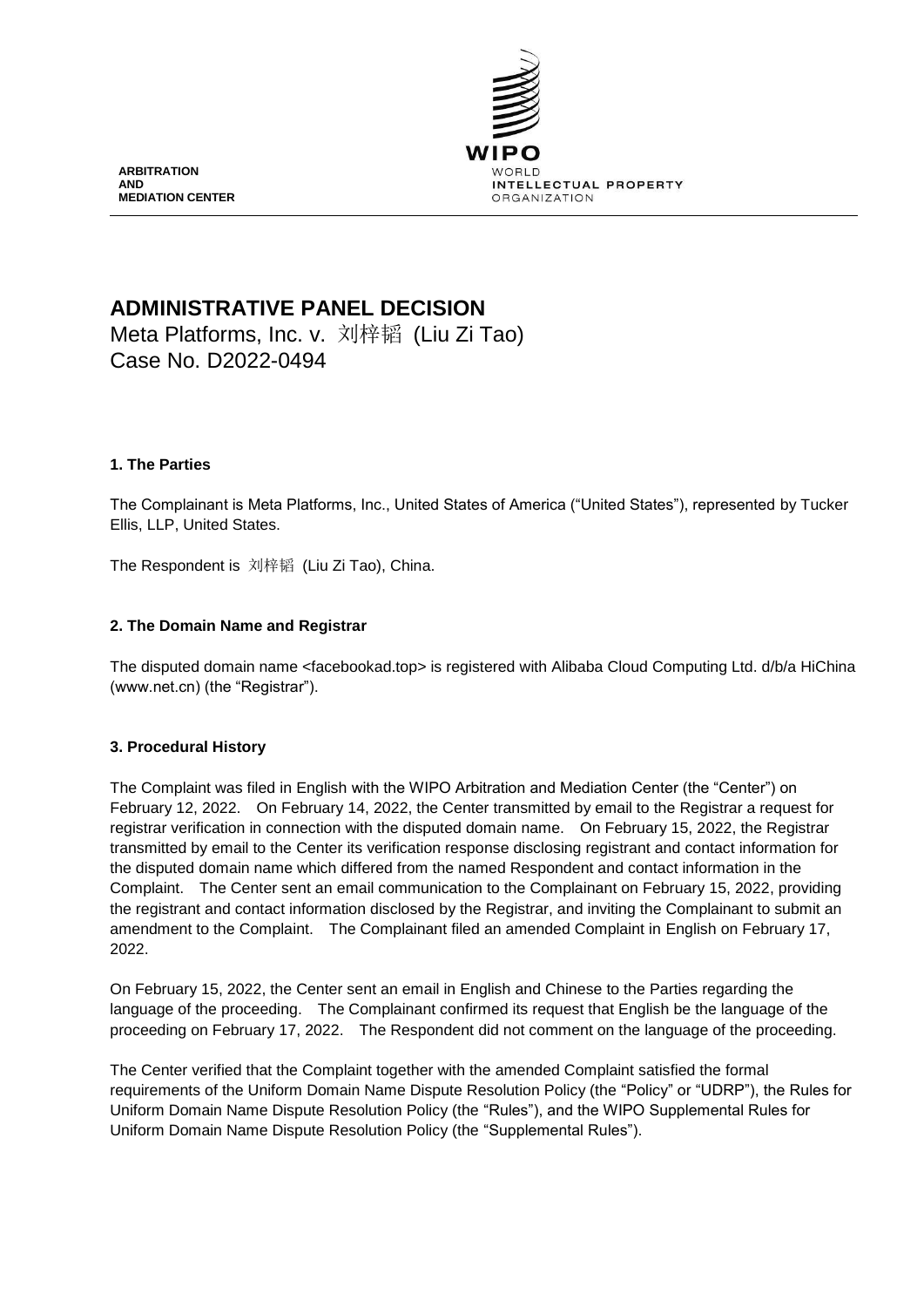In accordance with the Rules, paragraphs 2 and 4, the Center formally notified the Respondent of the Complaint, and the proceedings commenced on February 24, 2022. In accordance with the Rules, paragraph 5, the due date for Response was March 16, 2022. The Respondent did not submit any response. Accordingly, the Center notified the Respondent's default on March 17, 2022.

The Center appointed Sok Ling MOI as the sole panelist in this matter on March 22, 2022. The Panel finds that it was properly constituted. The Panel has submitted the Statement of Acceptance and Declaration of Impartiality and Independence, as required by the Center to ensure compliance with the Rules, paragraph 7.

## **4. Factual Background**

The Complainant operates the Facebook social networking website and mobile application, and has used FACEBOOK as a trade mark for its products and services since 2004. Facebook has more than one billion daily active accounts and over two billion monthly active users from all over the world. Facebook's social networking services are provided in more than 70 languages, with around 85% of the daily users outside the United States and Canada.

The Complainant owns the <facebook.com> domain name and numerous other domain names consisting of the FACEBOOK mark in combination with various generic and country code top-level domain extensions, including <facebook.org> and <facebook.net>.

| <b>Jurisdiction</b>                                                                        | <b>Mark</b>                   | <b>Registration No.</b> | <b>Registration Date</b> | <b>Filing Date</b> |
|--------------------------------------------------------------------------------------------|-------------------------------|-------------------------|--------------------------|--------------------|
| <b>United States</b>                                                                       | <b>FACEBOOK</b>               | 3,122,052               | July 25, 2006            | February 24, 2005  |
| <b>United States</b>                                                                       | <b>FACEBOOK</b>               | 3,881,770               | November 23, 2010        | June 29, 2006      |
| <b>United States</b>                                                                       | <b>FACEBOOK</b>               | 4,441,540               | November 26, 2013        | October 7, 2010    |
| International<br>designating,<br>alia, China,<br>Singapore,<br>Japan, Republic<br>of Korea | <b>FACEBOOK</b><br>(stylized) | 1075094                 | July 16, 2010            | May 5, 2011        |
| European<br>Union                                                                          | <b>FACEBOOK</b>               | 009151192               | December 17, 2010        | June 3, 2010       |
| European<br>Union                                                                          | <b>FACEBOOK</b>               | 009776618               | November 2, 2011         | March 1, 2011      |

The Complainant owns numerous trade mark registrations for FACEBOOK, including the following:

The Respondent registered the disputed domain name <facebookad.top> on June 2, 2021. According to the evidence submitted by the Complainant, the disputed domain name does not resolve to any active website but is being passively held.

### **5. Parties' Contentions**

### **A. Complainant**

The Complainant contends that the disputed domain name is identical or confusingly similar to its FACEBOOK trade marks, the Respondent has no rights or legitimate interests in respect of the disputed domain name, and the disputed domain name has been registered and is being used in bad faith.

The Complainant requests for the transfer of the disputed domain name.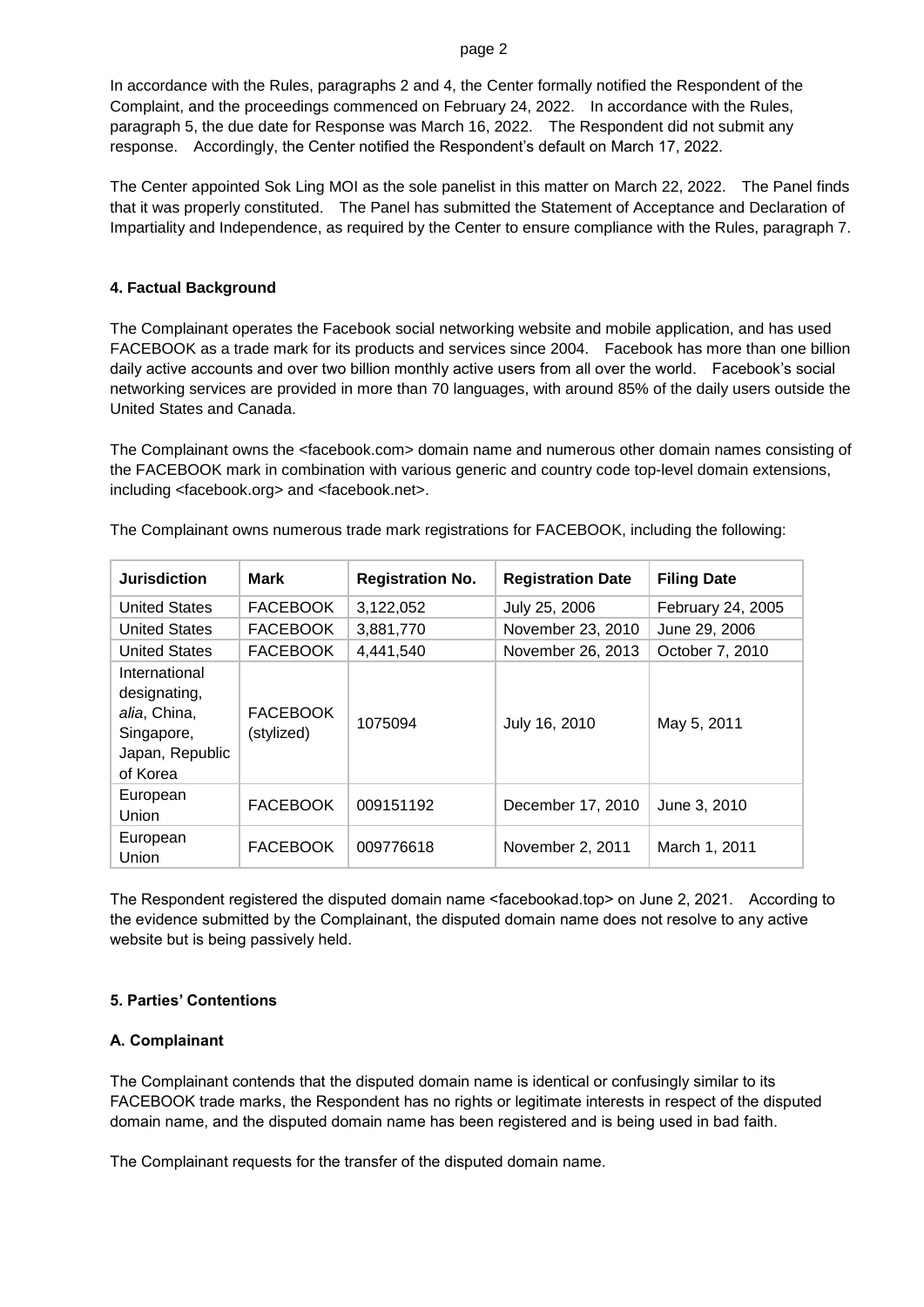# **B. Respondent**

The Respondent did not reply to the Complainant's contentions.

# **6. Discussion and Findings**

## **6.1. Language of the Proceeding**

Pursuant to paragraph 11(a) of the Rules, unless otherwise agreed by the Parties, or specified otherwise in the Registration Agreement, the language of the administrative proceeding shall be the language of the Registration Agreement, subject to the authority of the Panel to determine otherwise, having regard to the circumstances of the administrative proceeding.

Paragraphs 10(b) and (c) of the Rules require the Panel to ensure that the proceeding takes place with due expedition and that the Parties are treated fairly and given a fair opportunity to present their respective case.

The language of the Registration Agreement for the disputed domain name is Chinese. From the evidence on record, no agreement appears to have been entered into between the Complainant and the Respondent regarding the language issue. The Complainant filed its Complaint in English and has requested that English be the language of the proceeding. The Respondent did not comment on the language issue.

On the record, the Respondent appears to be a Chinese individual. The Panel notes that:

(a) The disputed domain name <facebookad.top> is registered in Latin characters, rather than Chinese script;

(b) The disputed domain name consists of the English words "face", "book", and "ad";

(c) The Center has notified the Respondent of the proceeding in both Chinese and English;

(d) The Respondent has been given the opportunity to present its case in this proceeding and to respond to the issue of the language of the proceeding but has failed to do so; and

(e) The Center has informed the Respondent that it would accept a response in either English or Chinese.

The Panel finds the choice of English as the language of the present proceeding is fair to both Parties and is not prejudicial to either one of the Parties in his or her ability to articulate the arguments for this case. The Panel is also of the view that to require the Complaint and all supporting documents to be translated into Chinese would in the circumstances of this case cause an unnecessary cost burden to the Complainant and unfairly disadvantage the Complainant. The proceeding would also be unnecessarily delayed.

Having considered all the matters above, the Panel determines under paragraph 11(a) of the Rules that (i) it shall accept the Complaint and all supporting materials as filed in English; and (ii) English shall be the language of the proceeding and the decision will be rendered in English.

### **6.2. Substantive Matters**

Paragraph 4(a) of the Policy directs that the complainant must prove each of the following three elements to obtain an order for the disputed domain name to be cancelled or transferred:

(i) the disputed domain name registered by the respondent is identical or confusingly similar to a trade mark or service mark in which the complainant has rights;

(ii) the respondent has no rights or legitimate interests in respect of the disputed domain name; and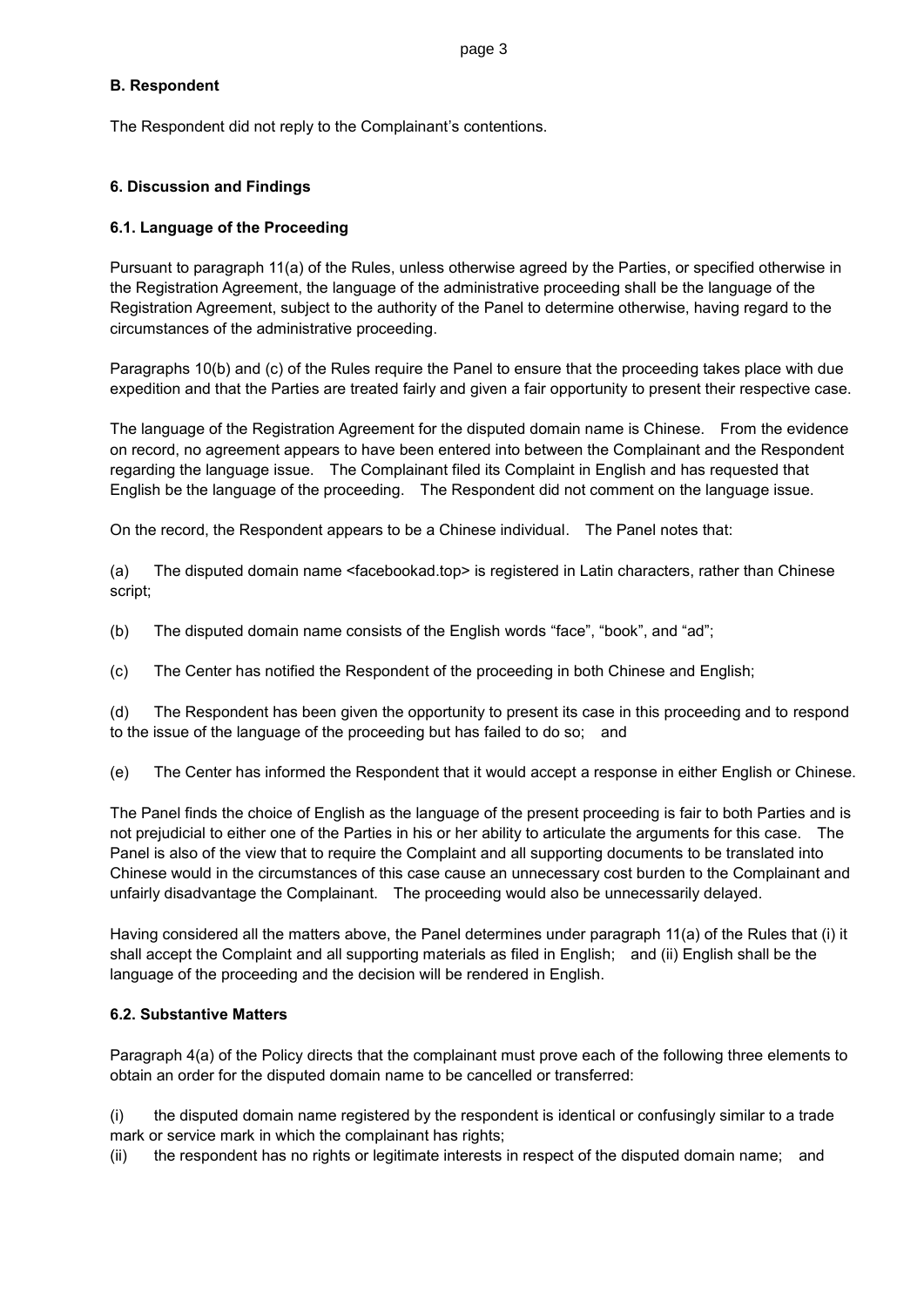#### page 4

(iii) the disputed domain name has been registered and is being used in bad faith.

On the basis of the evidence introduced by the Complainant, the Panel concludes as follows:

# **A. Identical or Confusingly Similar**

The Panel accepts that the Complainant has trade mark rights in FACEBOOK by virtue of use and registration. The disputed domain name incorporates the Complainant's trade mark in its entirety. The addition of the word "ad" does not prevent a finding of confusingly similarity between the disputed domain name and the Complainant's trade mark. The addition of the generic Top-Level Domain ("gTLD") ".top" is generally disregarded for the purpose of the similarity assessment.

Consequently, the Panel finds that the disputed domain name is confusingly similar to the Complainant's trade mark.

Accordingly, the Complainant has satisfied the requirements of the first element under paragraph 4(a) of the Policy.

# **B. Rights or Legitimate Interests**

Under paragraph 4(a)(ii) of the Policy, the complainant bears the burden of establishing that the respondent lacks rights or legitimate interests in the disputed domain name. However, once the complainant makes a *prima facie* case showing under paragraph 4(a)(ii), the burden of production shifts to the respondent to establish its rights or legitimate interests in the disputed domain name by demonstrating any of the following, without limitation, under paragraph 4(c) of the Policy:

(i) before any notice to it of the dispute, the respondent's use of, or demonstrable preparations to use, the disputed domain name or a name corresponding to the disputed domain name in connection with a *bona fide* offering of goods or services; or

(ii) the respondent has been commonly known by the disputed domain name, even if it has acquired no trade mark or service mark rights; or

(iii) the respondent is making a legitimate noncommercial or fair use of the disputed domain name, without intent for commercial gain to misleadingly divert consumers or to tarnish the trade mark or service mark at issue.

(See *Taylor Wimpey PLC, Taylor Wimpey Holdings Limited v. honghao internet foshan co, ltd*, WIPO Case No. [D2013-0974.](https://www.wipo.int/amc/en/domains/search/text.jsp?case=D2013-0974))

The Respondent's name does not bear any resemblance to the term "facebook". There is no evidence suggesting that the Respondent is commonly known by the disputed domain name or that it has any rights or legitimate interests in the term "facebook". The Complainant has confirmed that the Respondent is not in any way related to or affiliated with the Complainant or otherwise authorized or licensed to use the FACEBOOK trade mark or to seek registration of any domain name incorporating the trade mark. According to evidence submitted by the Complainant, the disputed domain name does not resolve to any active website. There is no evidence to suggest that the Respondent has made any preparations to use the disputed domain name in connection with a *bona fide* offering of goods or services or for a legitimate noncommercial purpose. Moreover, by incorporating the entirety of the FACEBOOK trademark, the disputed domain name unfairly implies association with the Complainant, contrary to the fact.

The Panel is therefore satisfied that the Complainant has made out a *prima facie* case showing that the Respondent lacks rights or legitimate interests in the disputed domain name. The burden of production thus shifts to the Respondent to establish its rights or legitimate interests in the disputed domain name. Since the Respondent has failed to respond, the *prima facie* case has not been rebutted.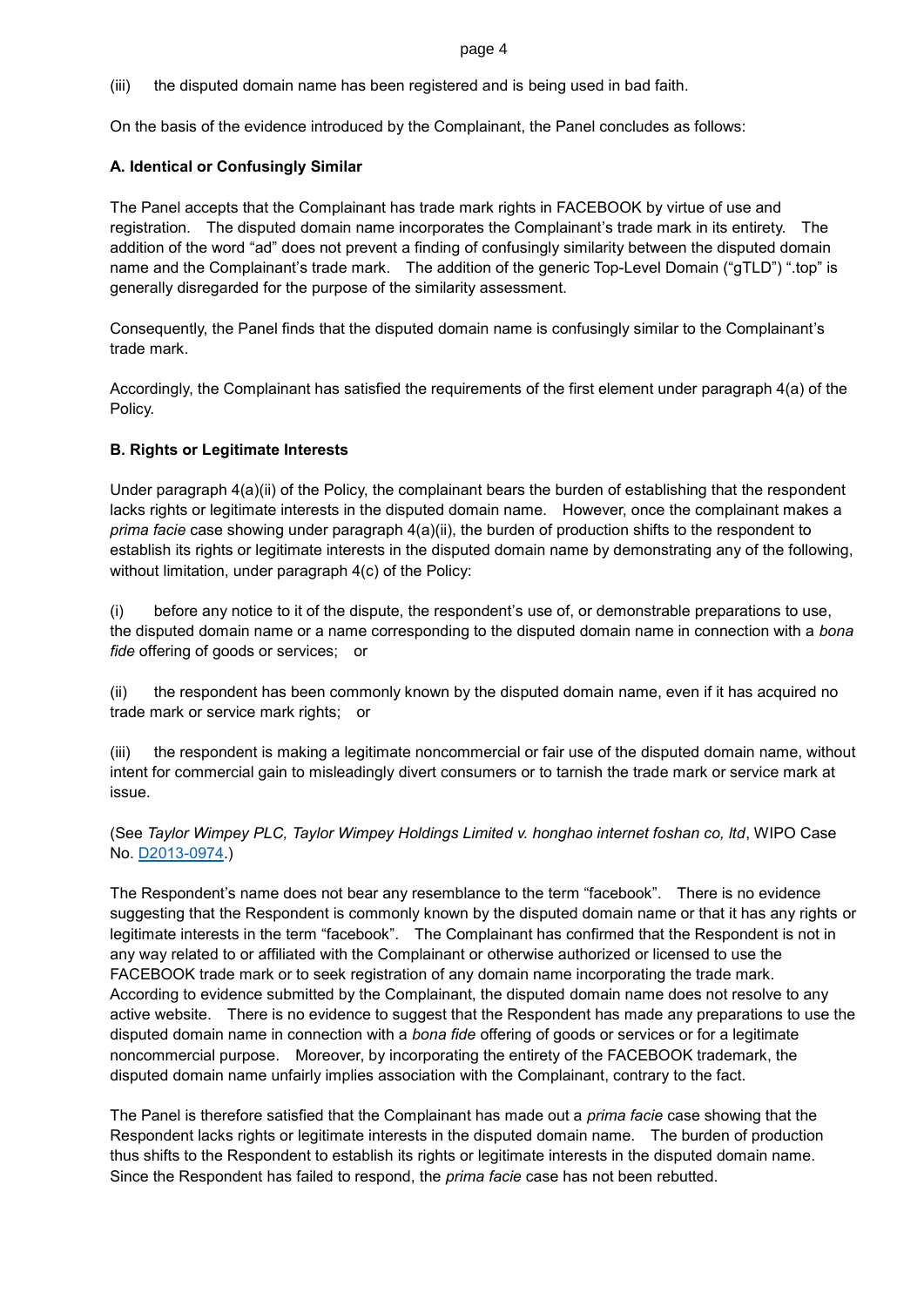#### page 5

Consequently, the Panel finds that the Respondent lacks rights or legitimate interests in the disputed domain name.

Accordingly, the Complainant has satisfied the requirements of the second element under paragraph 4(a) of the Policy.

# **C. Registered and Used in Bad Faith**

Paragraph 4(b) of the Policy sets out four circumstances which, without limitation, shall be evidence of the registration and use of a disputed domain name in bad faith, namely:

(i) circumstances indicating that the respondent has registered or acquired the disputed domain name primarily for the purpose of selling, renting, or otherwise transferring the domain name registration to the complainant who is the owner of the trade mark or service mark or to a competitor of the complainant, for valuable consideration in excess of the respondent's documented out-of-pocket costs directly related to the disputed domain name; or

(ii) the respondent has registered the disputed domain name in order to prevent the owner of the trade mark or service mark from reflecting the mark in a corresponding domain name, provided that the respondent has engaged in a pattern of such conduct; or

(iii) the respondent has registered the disputed domain name primarily for the purpose of disrupting the business of a competitor; or

(iv) by using the disputed domain name, the respondent has intentionally attempted to attract, for commercial gain, Internet users to the respondent's website or other online location, by creating a likelihood of confusion with the complainant's mark as to the source, sponsorship, affiliation, or endorsement of the respondent's website or location or of a product or service on the respondent's website or location.

The Panel accepts that the Complainant's trade mark is a distinctive mark which has become well-known worldwide as a result of extensive use over the past 17 years. A cursory Internet search would have disclosed the FACEBOOK trade mark and its extensive use by the Complainant. Thus a presumption arises that the Respondent was aware of the Complainant's FACEBOOK trade mark and social networking website when he registered the disputed domain name. Registration of a domain name that incorporates a complainant's distinctive and well-known trade mark by an unaffiliated entity suggests opportunistic bad faith.

The Panel notes that, as of the date of this decision, the disputed domain name does not resolve to any active website. Nevertheless, the consensus view of previous UDRP panels is that passive holding in itself does not preclude a finding of bad faith. UDRP panels must examine all the circumstances of the case to determine whether a respondent is acting in bad faith. See WIPO Overview of WIPO Panel Views on Selected UDRP Questions, Third Edition (["WIPO Overview 3.0"](https://www.wipo.int/amc/en/domains/search/overview3.0/)), section 3.3.

The Respondent has not denied the Complainant's allegations of bad faith. In view of the above finding that the Respondent does not have rights or legitimate interests in the disputed domain name, and taking into account all the circumstances, the Panel concludes that the Respondent has registered and used the disputed domain name in bad faith. The circumstances referred to in Paragraph 4(b)(iv) of the Policy are applicable in this case.

Furthermore, the Respondent has provided incomplete contact details to the Registrar at the time of registration of the disputed domain name, noting that the courier was unable to deliver the Center's written communication to the physical address disclosed by the Registrar for the Respondent. This may be further indication of bad faith.